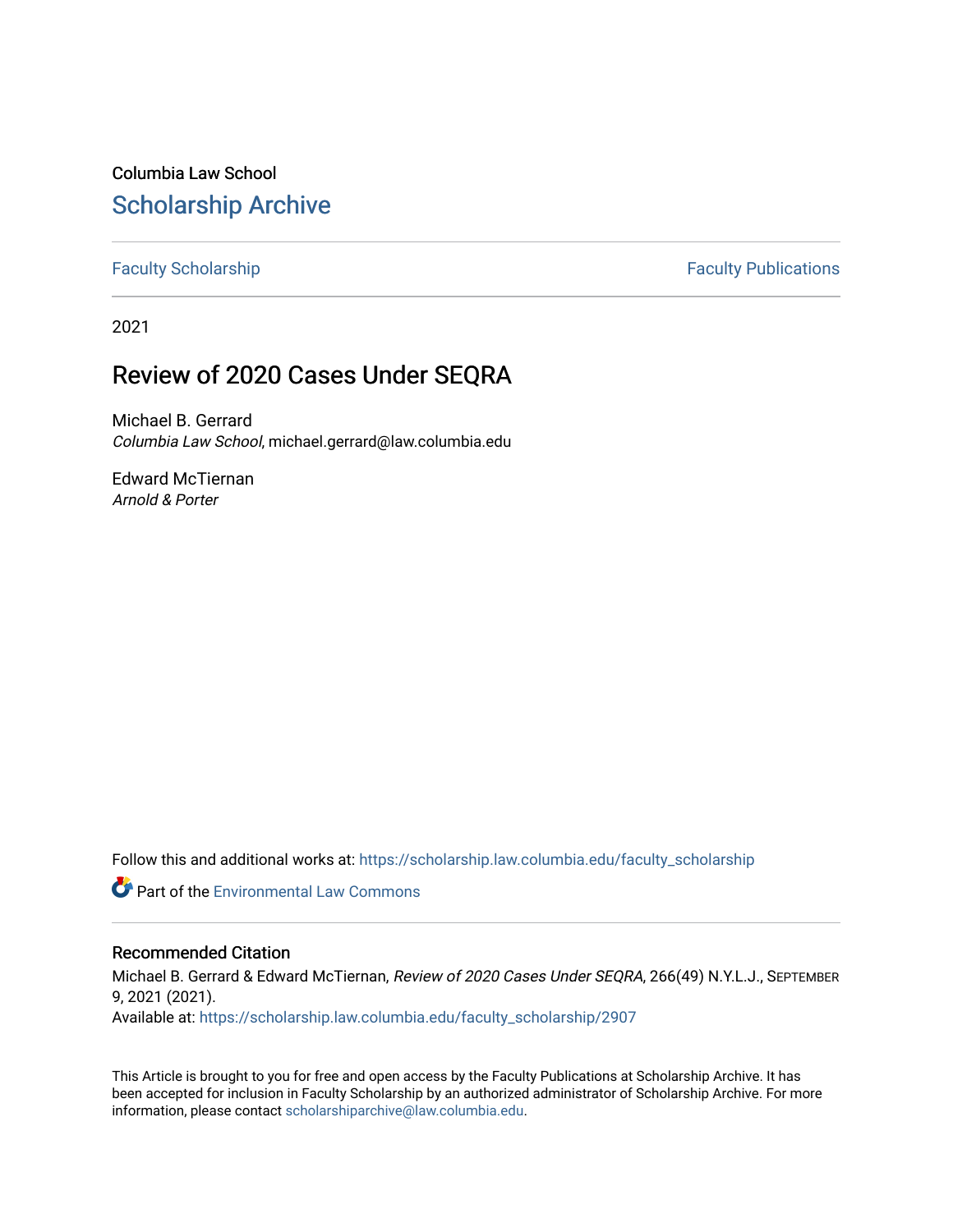## New Hork Law Lournal SERVING THE BEN

**ED BAR SINCE 188** 

**www. NYLJ.com**

### **Environmental Law**

An **ALM** Publication Volume 266—NO. 49 Thursday, September 9, 2021

# Review of 2020 Cases Under SEQRA

The courts decided 47 cases<br>
under the New York State<br>
Environmental Quality<br>
Review Act (SEQRA) in 2020.<br>
Of these, in the great major-<br>
ity—31— the courts upheld, or at least he courts decided 47 cases under the New York State Environmental Quality Review Act (SEQRA) in 2020. Of these, in the great majorleft alone, agencies' decisions that a particular action did not require the preparation of a full environmental impact statement (EIS); in seven the courts rejected such decisions; and in eight the courts upheld EISs that had been prepared. (One case was unclassifiable.) The Court of Appeals issued no SEQRA decisions in 2020.

This article marks the 30th anniversary of this column's first annual SEQRA review. As usual, all the cases will be included in this year's update to Environmental Impact Review in New York (Gerrard, Ruzow & Weinberg). The 2020 cases continued the familiar pattern that the safest way for a controversial project to withstand attack in court is to prepare a full EIS.



**Michael B. Gerrard**

And **Edward McTiernan**

That is not to say that projects with EISs will always enjoy a smooth path. Indeed, the 2020 cases involved three where the Supreme Court had found the EIS deficient and annulled the approvals, but the Appellate Division then reversed, all by unanimous decisions of the panel. Since those cases are especially notable, we start with them.

### **Appellate Reversals Of Rejection of EISs**

*Hart v. Town of Guilderland,* Index No. 906179-20 (Sup. Ct. Albany Co. 2020), concerned the development of five apartment buildings and a Costco retail store near the Crossgates Mall in a suburb of Albany. In its 77-page decision, the Supreme Court was unsparing in its review of the EIS and other elements of the record, declaring, "On scrutiny, the record herein is replete with conclusory self-serving

and equally troubling representations made by the project sponsor, without the support of empirical data, which, unfortunately, the Planning Board relied on. That is not the stuff that the SEQRA hard look test is made of."

The Appellate Division, Third Department took a contrary view. 2021 N.Y. App. Div. Lexis 4367 (3d Dept. July 8, 2021). It found that the EIS had adequately examined the project's impacts on avian populations, views from an historic district, and community char-

The 2020 cases continued the familiar pattern that the safest way for a controversial project to withstand attack in court is to prepare a full EIS.

acter, and had considered a reasonable range of alternatives. In sum, the appellate court found "that the Planning Board's review was proper and thorough and that the mitigation measures that [the developer] was required to implement were appropriate."

The same plaintiffs also challenged this project in federal court. Their motion for a preliminary injunction was denied, as the court found that plaintiffs had failed to establish likelihood of

### Expert Analysis

Michael B. Gerrard *is a professor and faculty director of the Sabin Center for Climate Change Law at Columbia Law School, and senior counsel to Arnold & Porter.* Edward McTiernan *is a partner with Arnold & Porter, and former General Counsel of the New York State Department of Environmental Conservation.*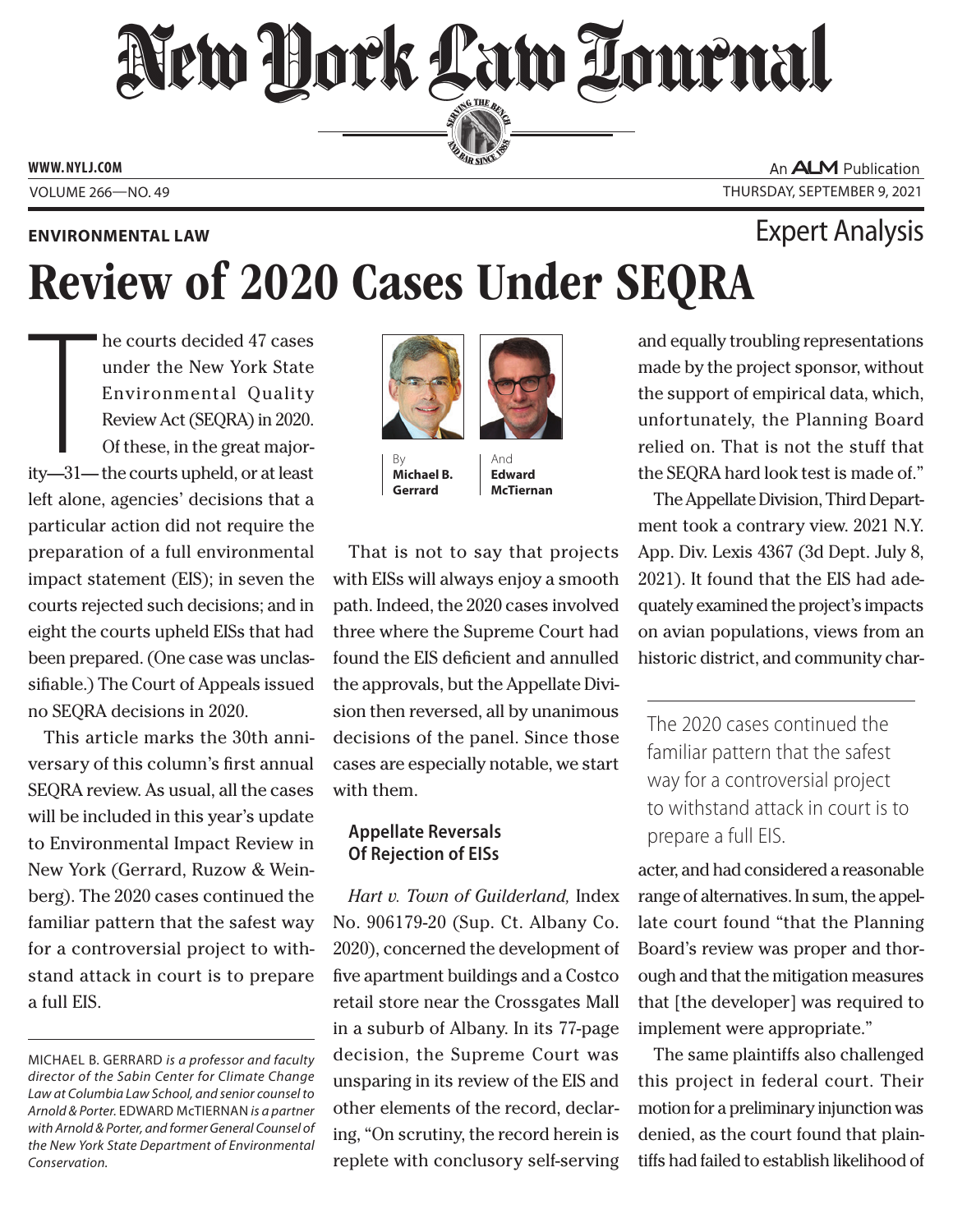success on the merits, or irreparable harm absent injunctive relief, and subsequently dismissed the lawsuit. *Hart v. Town of Guilderland*, 2020 U.S. Dist. Lexis 95240 (N.D.N.Y. June 1, 2020); 2020 U.S. Dist. LEXIS 139496 (N.D.N.Y. Aug. 5, 2020).

*Neighbors United Below Canal v. De Blasio*, 2020 N.Y. Misc. Lexis 9837 (Sup. Ct. N.Y. Co. Sept. 21, 2020), was a challenge to the construction of a new jail in Manhattan as part of the City of New York's plan to shut down and replace the Rikers Island facility. The City initially selected 80 Centre Street as the site, and prepared a draft scoping statement on that basis. After the public comment period on the draft scoping statement expired, the City decided instead to use a site three blocks away, 124-125 White Street. Draft and final EISs analyzed the White Street site. Neighbors of that site sued.

The Supreme Court found that the City should have undertaken a new scoping process focused on the White Street site, and that "the FEIS effectively ignores both the short- and long-term consequences of demolition, excavation, and construction activities on the health of the public in the neighborhood adjacent to the project." The court also found that the city "deferred and delayed a full and complete consideration of vehicular traffic and congestion-related impacts inasmuch as those impacts are designspecific." The court annulled the project's approvals.

The Appellate Division, First Department reversed. In a brief opinion, it found that the scoping process did not have to be redone; that the environmental review considered a reasonable range of alternatives; and the EIS "took the requisite hard look at impacts on public health, traffic, and parking." 192 A.D.3d 642 (1st Dept. 2021) (citations omitted).

The third decision in which the Supreme Court's rejection of an EIS was reversed was *Northern Manhattan Is Not for Sale v. City of New York*, 2019 N.Y. Misc. Lexis 6755 (Sup. Ct. N.Y. Co. Dec. 16, 2019). It concerned the rezoning of the Inwood neighborhood. A community group sued, asserting that the review process "failed to take a hard look at the socio-economic consequences of the proposed rezoning," particularly "the impact of the rezoning on preferential rents and on fostering or increasing residential displacement; the racial impact of rezoning/ residential displacement," and other factors. The petitioners argued the City should have considered various issues (such as emergency response times) that were not required to be considered by the *CEQR Technical Manual,* which contains detailed guidance from the Mayor's Office of Environmental Coordination specifying what analysis should be conducted under City Environmental Quality Review (CEQR), which is the City's implementation of SEQRA. The Supreme Court agreed with petitioners, and found the City failed to

take a hard look at certain potential impacts identified by the public but should have done so, even if some analyses are not required by the *Manual*.

Here again, the First Department reversed. 185 A.D.3d 515, 128 N.Y.S.3d 483 (1st Dept. 2020). It found that "it was not unreasonable for the City to determine that [various issues] were beyond the scope of SEQRA/CEQR review pursuant to the *CEQR Technical Manual*, did not result in a significant adverse impact, or were based on speculation and hypotheticals and therefore did not warrant further review."

### **Overturning Negative Declarations**

As stated above, in seven of the 2020 cases, the courts overturned an agency's decision not to prepare an EIS. Five of these cases are of special note.

The baseline for analysis was a central issue in *Neeman v. Town of Warwick*, 184 A.D.3d 567 (2d Dept. 2020). Back in 1965 the Town had approved a site plan permitting the operation of 74 campsites on property owned by Black Bear Family Campground, Inc. Over the years, Black Bear increased the number of campsites from 74 to 154 without obtaining the required approvals. The Town eventually took enforcement action, and later reached a settlement agreement under which the 154 campsites could remain, and the Town agreed to amend its zoning code to accommodate the